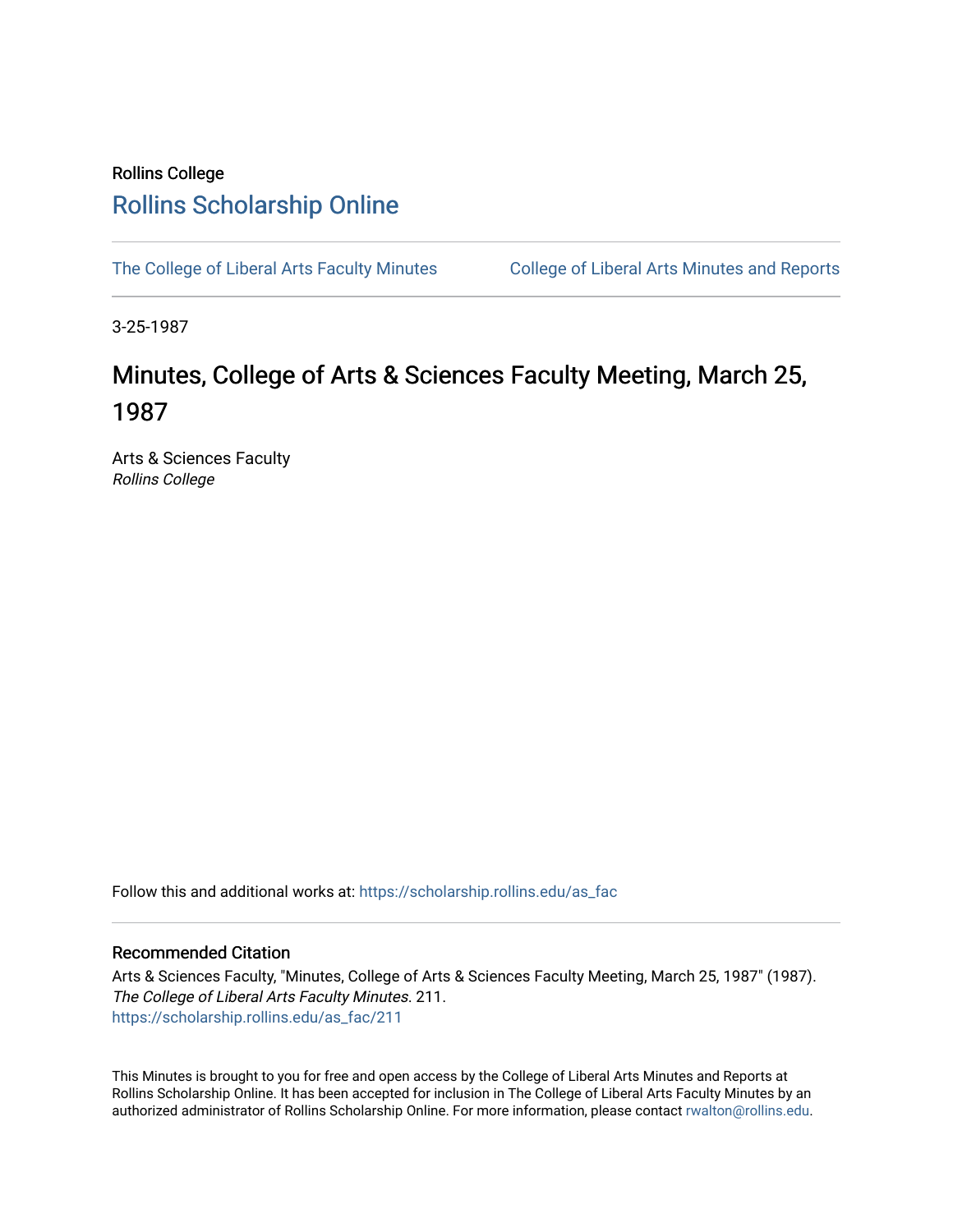$*****$  Memorandum \*\*\*\*\*

To: Faculty of the College

From: Barry Allen Secretary of the Faculty

Date: March 12, 1987

#### Re: BY-LAW CHANGE: CONTRACT LENGTHS

••••••••••••••••••••••••••••••••••••••••••••••••••••••••••••••••••••••••

The Steering Conmittee is proposing a change to page 11-49 of the blue Bylaws, in section 2, article C: Faculty Reappointments and Tenure, item 1, as follows:

The original wording is:

Initial appointments of tenure-track faculty shall be for a two-year period. Thereafter, a one-year contract or tenure may be awarded, according to the conditions set forth below and in the College Bylaws.

The proposed new wording is:

Initial appointments of tenure-track faculty shall normally be for a two-year period. The normal pattern for a full pre-tenure probationary period for a faculty member without credit for prior experience is three consecutive appointments of two years, three years and two years. However, Departments may recommend contracts of one year. two years, three years or tenure, according to the conditions set forth below and in the College Bylaws.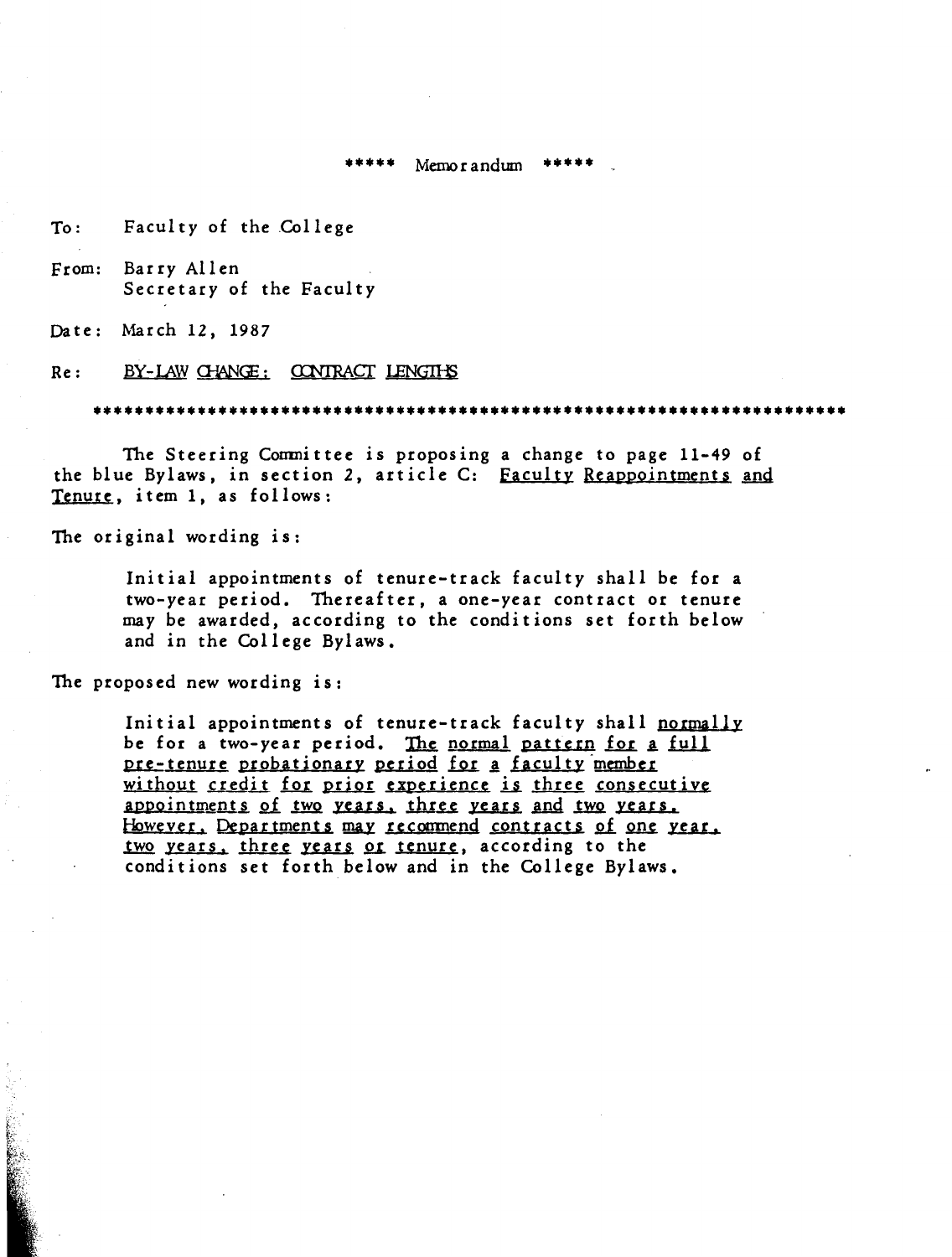| From:  | Barry Allen<br>Secretary of the Faculty                                                                                                                                                                                                                                                                                                                                                                    |  |  |  |  |  |
|--------|------------------------------------------------------------------------------------------------------------------------------------------------------------------------------------------------------------------------------------------------------------------------------------------------------------------------------------------------------------------------------------------------------------|--|--|--|--|--|
| To:    | Faculty of the College                                                                                                                                                                                                                                                                                                                                                                                     |  |  |  |  |  |
| Date:  | March 18, 1987                                                                                                                                                                                                                                                                                                                                                                                             |  |  |  |  |  |
| Re:    | Agenda for March 25, 1987 Faculty Meeting<br>[Crummer Auditorium, 3:30 p.m.]                                                                                                                                                                                                                                                                                                                               |  |  |  |  |  |
| Agenda |                                                                                                                                                                                                                                                                                                                                                                                                            |  |  |  |  |  |
| Ι.     | Call to Order                                                                                                                                                                                                                                                                                                                                                                                              |  |  |  |  |  |
| II.    | Approval of Minutes of January 29, 1987                                                                                                                                                                                                                                                                                                                                                                    |  |  |  |  |  |
| III.   | Bylaw change for Continuing Education Committee<br>(previously distributed)                                                                                                                                                                                                                                                                                                                                |  |  |  |  |  |
| IV.    | Bylaw change for Contract Lengths (previously<br>distributed)                                                                                                                                                                                                                                                                                                                                              |  |  |  |  |  |
| V.     | Approval of Continuation of Business Studies<br>Receivership (see attachment I)                                                                                                                                                                                                                                                                                                                            |  |  |  |  |  |
| VI.    | Approval of replacements for vacant committee positions<br>A. Hallie Lu Hallam - Continuing Education<br>Committee, Expressive Arts representative,<br>(Spring Term, 1987 only)<br>B. Carol Lauer - Special Programs Committee,<br>Social Science representative, (Spring Term<br>1987 only)<br>C. Greg Gardner - Intercollegiate Athletics Committee,<br>at large representative, (Spring Term 1987 only) |  |  |  |  |  |
| · VII. | Approval of Salary Policy from Faculty Compensation and<br>Professional Development Committee (see attachment II)                                                                                                                                                                                                                                                                                          |  |  |  |  |  |
| VIII.  | Approval of Irish Studies Minor (see attachments III & IV)                                                                                                                                                                                                                                                                                                                                                 |  |  |  |  |  |
| IX.    | Approval of Adviser (SIC) Evaluation Form and Guidelines<br>for use (see attachments V & VI)                                                                                                                                                                                                                                                                                                               |  |  |  |  |  |
| x.     | Resolution recognizing the achievements of Rollins<br>Basketball teams (see attachment VII)                                                                                                                                                                                                                                                                                                                |  |  |  |  |  |
| XI.    | Reports from Committees (as necessary)                                                                                                                                                                                                                                                                                                                                                                     |  |  |  |  |  |
| XII.   | Reports from Administrators (as necessary)                                                                                                                                                                                                                                                                                                                                                                 |  |  |  |  |  |
| XIII.  | Adjournment                                                                                                                                                                                                                                                                                                                                                                                                |  |  |  |  |  |
|        | There will be a reception in honor of the men's & women's<br>basketball teams immediately after adjournment.                                                                                                                                                                                                                                                                                               |  |  |  |  |  |
|        |                                                                                                                                                                                                                                                                                                                                                                                                            |  |  |  |  |  |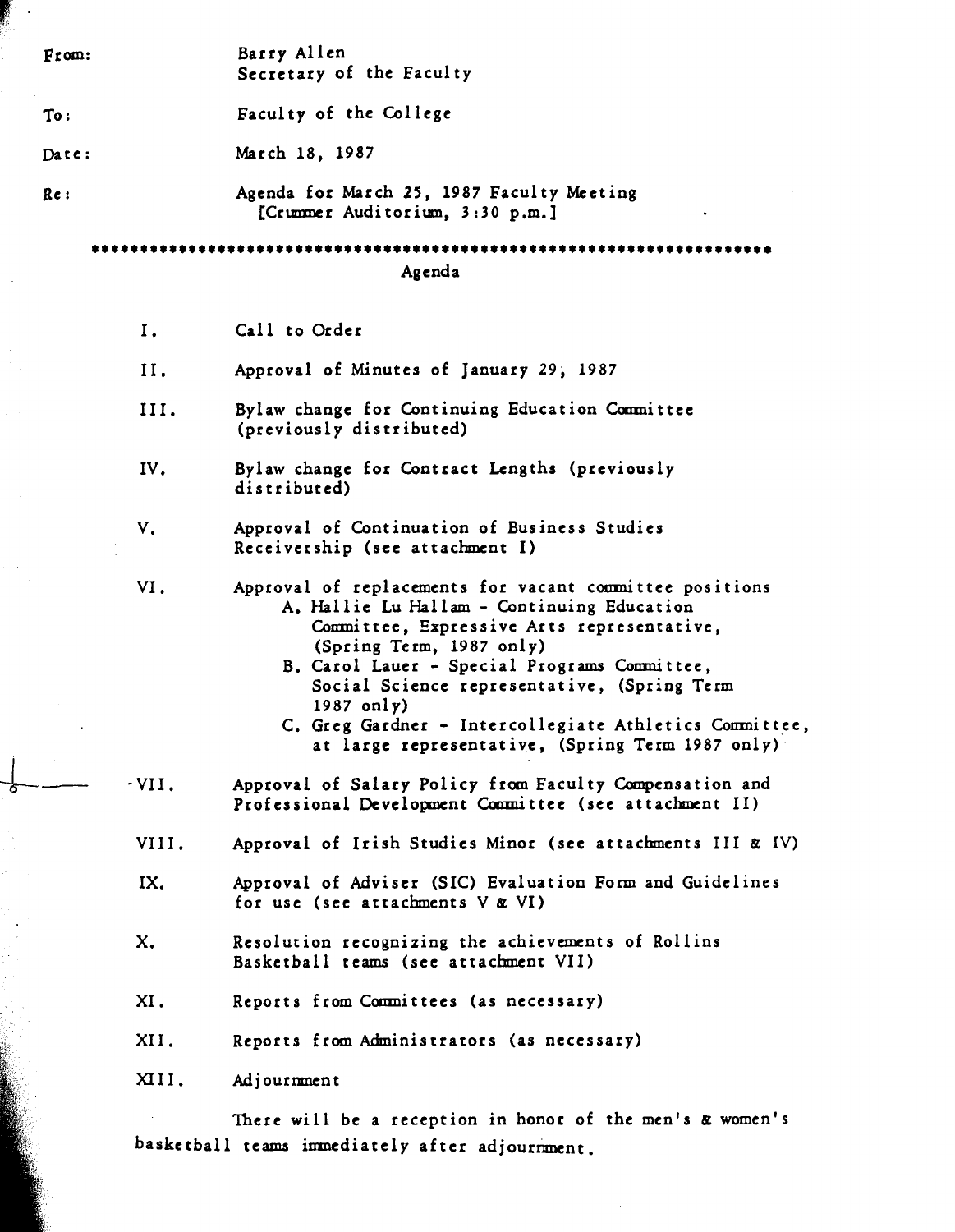ATTACHMENT I

Page 3

The Steering Committee recommends that:

receivership status for the Business Studies Department continue until such time as the Steering Committee determines that the department can successfully conduct its own affairs.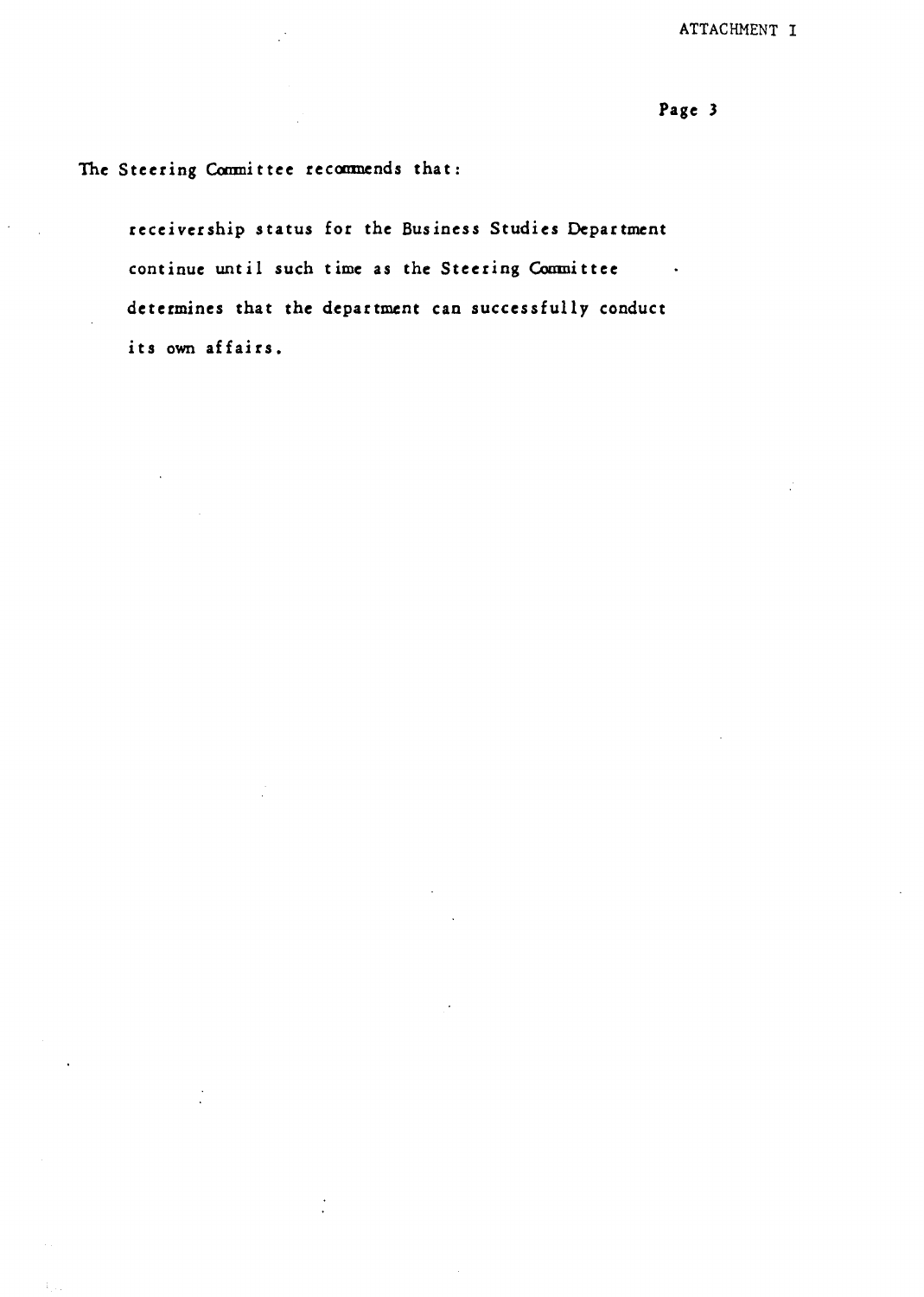÷.

The FCPDC makes the following recommendations about salary distribution for the Undergraduate College Faculty for the year 1987- 88. Recall that CAB has set the increase in the salary pool at 4.5%.

1. Salaries be increased by 2.5%, which corresponds to the increase in the CPI from Sept., 1985 to Sept., 1986.

2. The remaining 2% of the pool be divided by the number of faculty to obtain a fixed dollar amount,A, that will be distributed to each faculty member. This amount can be thought of as a year of service increment as described by our most recent salary policy.

This method of distribution implies that next year's salary for continuing faculty will be calculated by

salary<sub>1987</sub> = salary<sub>1986</sub> (1.025) + A and

that the paramters used to calculate minimum salaries be inflated by 1.025. For example, the amount for promotion to Professor will become \$2791(1.025) = **\$2861.**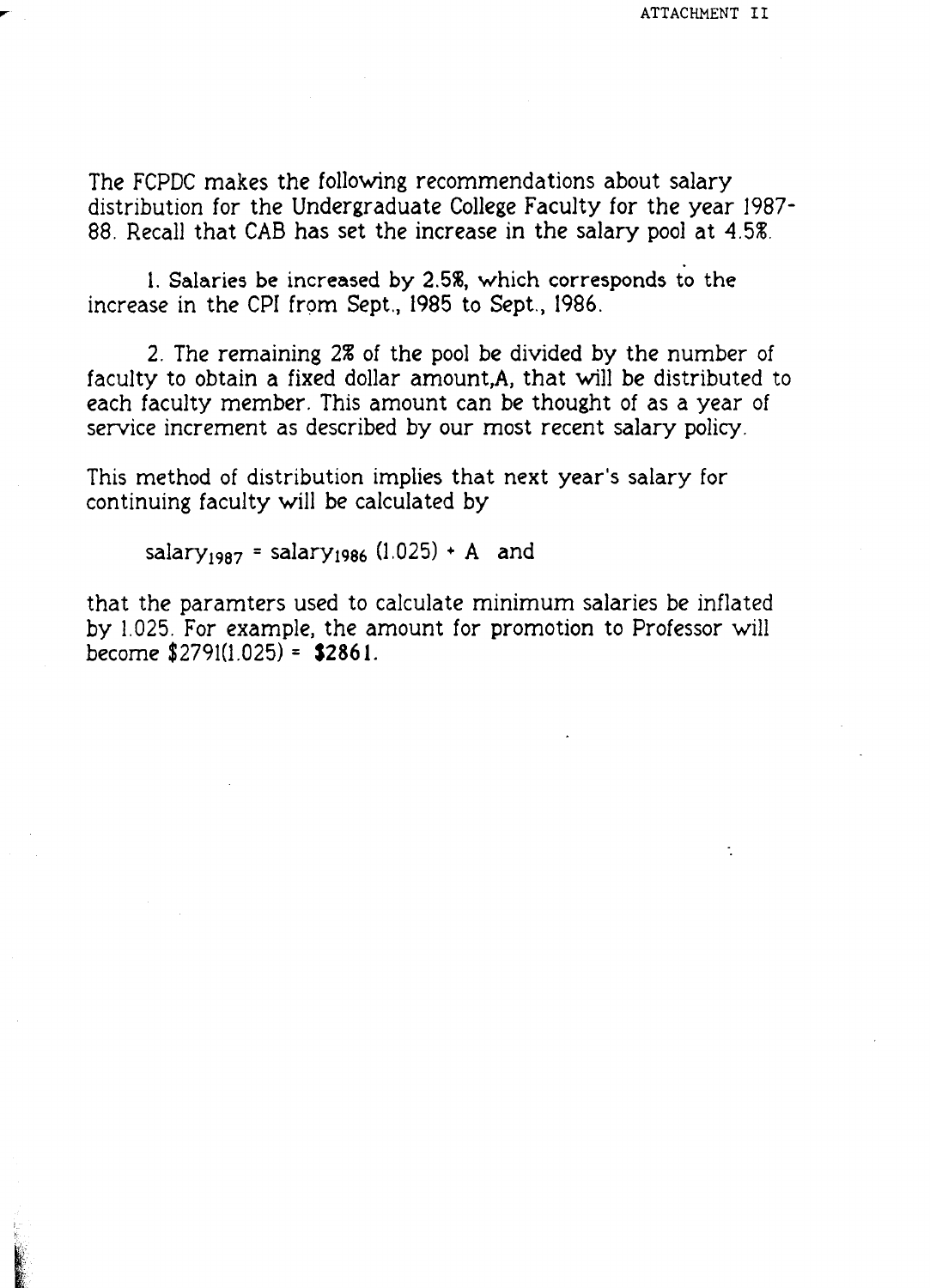## Irish Studies Minor Resolution

Resolution from the curriculum Committee:

Be it resolved that Rollins College establish an Irish Studies Minor that will consist of six Irish Studies courses, four of which normally will be taken as part of the Rollins' Fall Term in Dublin; at least one course must be in history or social science and at least one course must be in literature or the arts.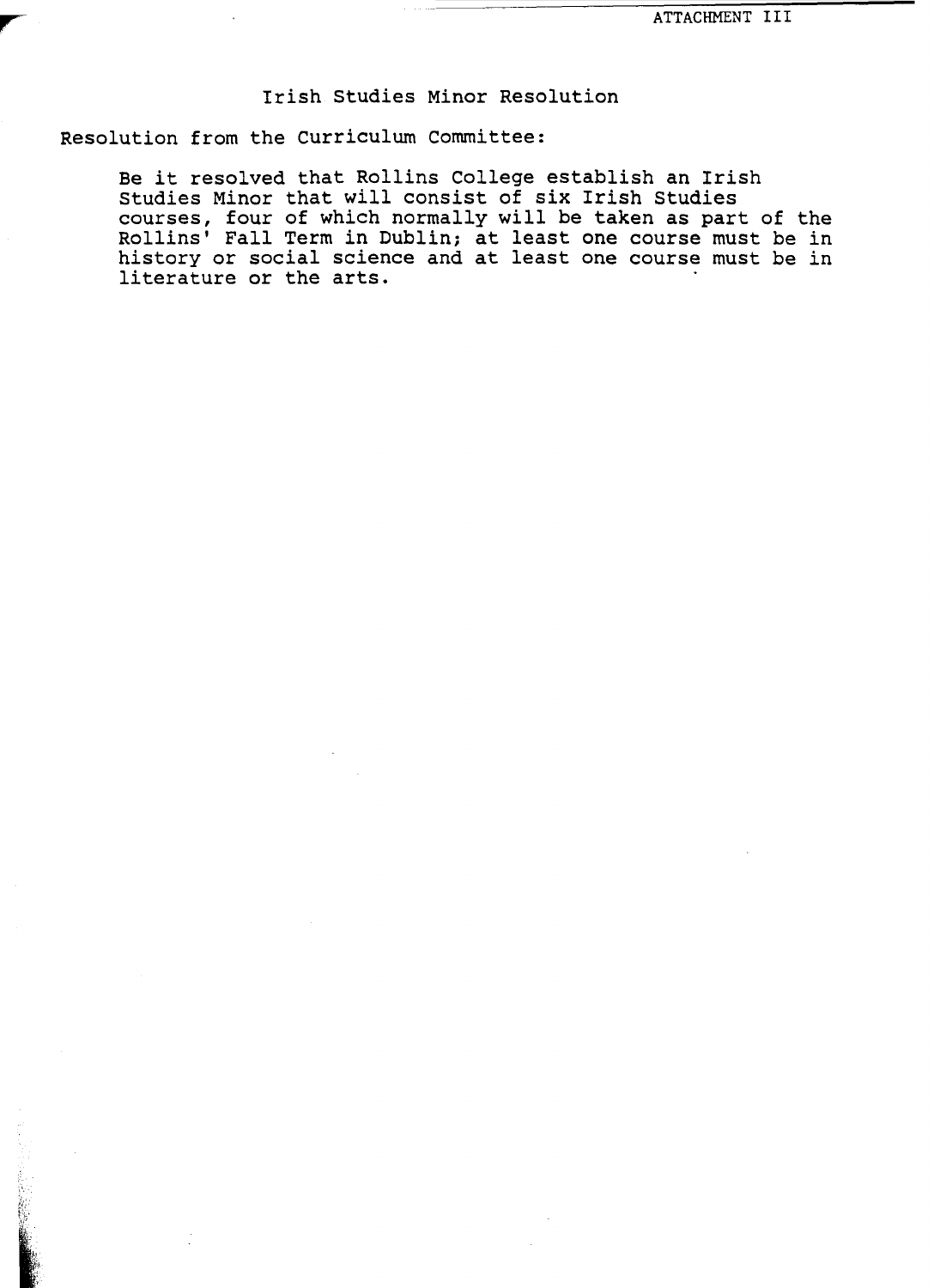February 19, 1987

ROLLINS COLLEGE

Ŝ

Department of Philosophy & Religion Campus Box 2659 Winter Park, FL 32789-4499 30si646-2139



#### M E M O R **A N** D U M

TO: FROM: UHoyt Edge, Chair of Special Programs Committee Jim Small, Chair of the Faculty

The Special Programs Committee was in a bit of a quandary about how we should treat the proposed Irish Studies minor. We do not feel that it is our place as a committee to comment on the academic merits of the proposal per se, so we focused our attention on its relationship to the Irish Studies Program.

After a good deal of discussion, the Committee has recommended that we continue the Irish Studies Program for another three years, with the specific aim of evaluating whether the program reaches the goal of having half of the students (at least 10) coming from Rollins. This year only four of the 20 students were from Rollins. The Special Programs four of the 20 students were from Rollins. Committee does not believe that it is worth the time and effort to sponsor a program unless at least half of the students are from Rollins. At the end of three years, therefore, the committee will evaluate the program, and if it has not reached the above goal, we would recommend discontinuing the program.

While we have reservations that an Irish Studies minor would be responsible for increasing in any significant way the number of students studying in Ireland, we are open to the possibility that it might do so, and in that sense, the introduction of such a minor would be welcomed by the committee. I might mention also that if the program is dropped in three years, because of the interest in it displayed by other colleges and universities, it may very well be that we would turn the administration of the program over to one of them, thus allowing Rollins students to participate in the program.

Finally, there is no doubt that the courses which are offered in Ireland meet our standards of soundness, and the proposed minor would need to take advantage of the variety of courses offered in Dublin.

Finally, it may be worth mentioning that the Special Programs Committee is not terribly optimistic about our reaching the goal in three years. We believe the lack of participation in the program is due more to the demographics of our students than to the lack of promotion.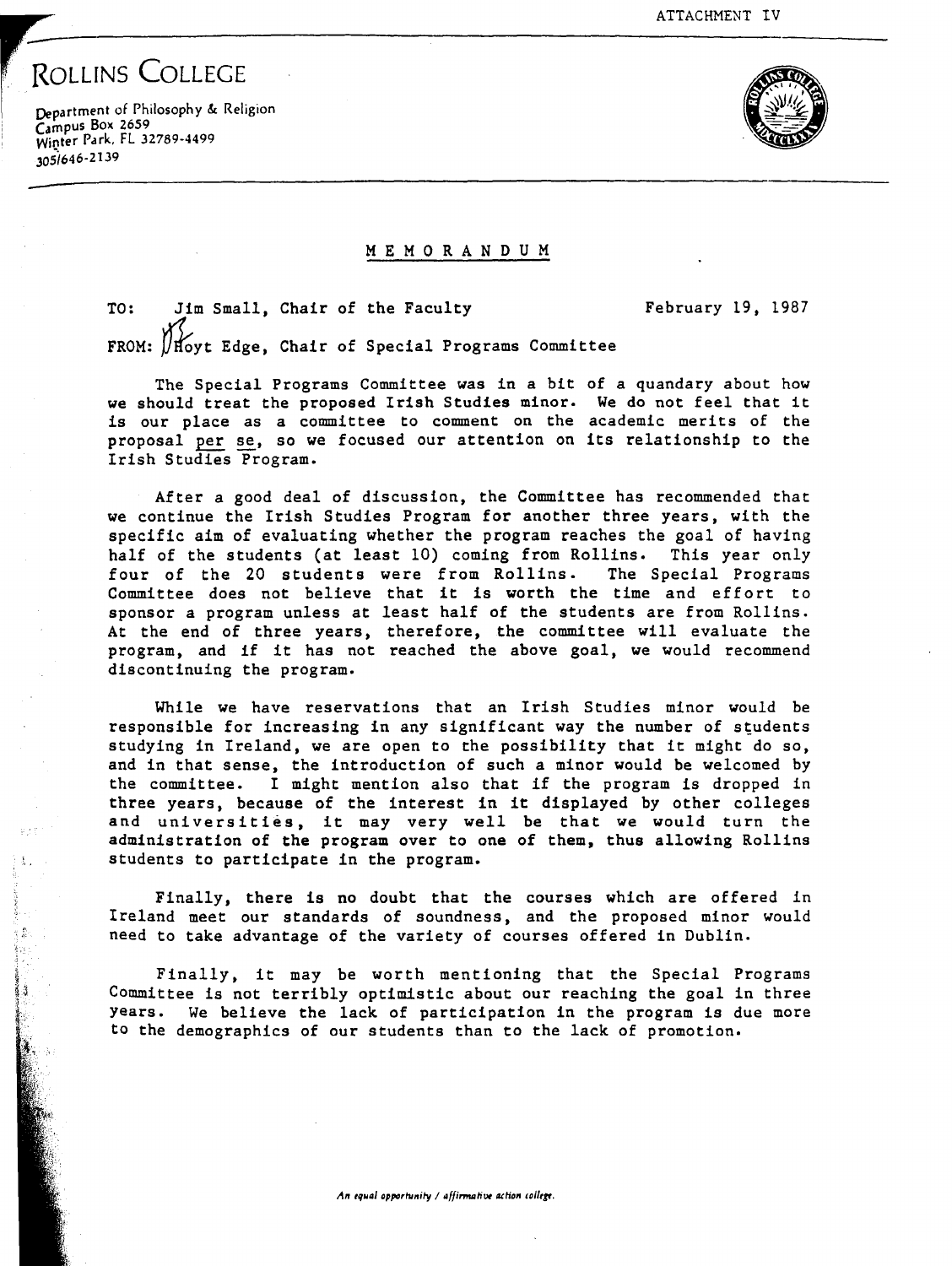**Audit 1885 Bunded Town**<br>Wales Park, Florida

Faculty Adviser Class:( )Fresh ( )Soph ( )Jr ( )Sr Were you assigned this adviser when you entered Rollins? How many times did you see your adviser this year? Did you make appointments with your adviser? ----- Did you keep the appointments? Were you reasonably prepared for your conferences?

 $\overline{a}$ 

JNSTRUCTIONS: Thfs questfonnafre fs intended to aid the adviser fn improv- fng his/her advising skills. Please answer the questions as frankly, honestly, and thoughtfully as possible. When completed, return the form.

PART ONE. The following phrases are intended to describe meetings with with your adviser. Check the appropriate response after each statement.

| My ADVISER:                                                  | Does Not<br>Describe<br>Adviser | Somewhat<br>Describes<br>Adviser | Describes<br>Adviser<br>Well | Does not<br>Apply (NA) |
|--------------------------------------------------------------|---------------------------------|----------------------------------|------------------------------|------------------------|
| 1. Knows me by my name.                                      |                                 |                                  |                              |                        |
| 2. Is reasonably available                                   |                                 |                                  |                              |                        |
| to talk with me.<br>3. Is knowledgeable about                |                                 |                                  |                              |                        |
| college rules and policies                                   |                                 |                                  |                              |                        |
| 4. Suggests other people or                                  |                                 |                                  |                              |                        |
| offices where I could go for                                 |                                 |                                  |                              |                        |
| help or information.                                         |                                 |                                  |                              |                        |
| 5. Provides me with accurate                                 |                                 |                                  |                              |                        |
| information about general                                    |                                 |                                  |                              |                        |
| education courses.                                           |                                 |                                  |                              |                        |
| 6. Helped me make an informed                                |                                 |                                  |                              |                        |
| choice in selecting a major.                                 |                                 |                                  |                              |                        |
| 7. Uses knowledge of courses<br>and their content to help me |                                 |                                  |                              |                        |
| plan my academic schedule.                                   |                                 |                                  |                              |                        |
| 8. Discusses what I need to do                               |                                 |                                  |                              |                        |
| academically to accomplish                                   |                                 |                                  |                              |                        |
| my career goals.                                             |                                 |                                  |                              |                        |
| 9. Encourages me to take re-                                 |                                 |                                  |                              |                        |
| sponsibility for my academic                                 |                                 |                                  |                              |                        |
| program.                                                     |                                 |                                  |                              |                        |
| 10. Helps me develop my intel-                               |                                 |                                  |                              |                        |
| lecual potential by encour-                                  |                                 |                                  |                              |                        |
| aging me to take a challeng-<br>ing course of study.         |                                 |                                  |                              |                        |
|                                                              |                                 |                                  |                              |                        |

**PART** I I.

1. **What** one or two things did your adviser do that you found particularly helpful?

i; 2, **What** dfd your adviser do that was not helpful to you?\*

 $\frac{1}{3}$ . Is your adviser a good adviser? Why or why not?

Are You a good advisee? Why or why not?

:, steering Committee recommends that this question be reworded to read: What did you find unhelpful?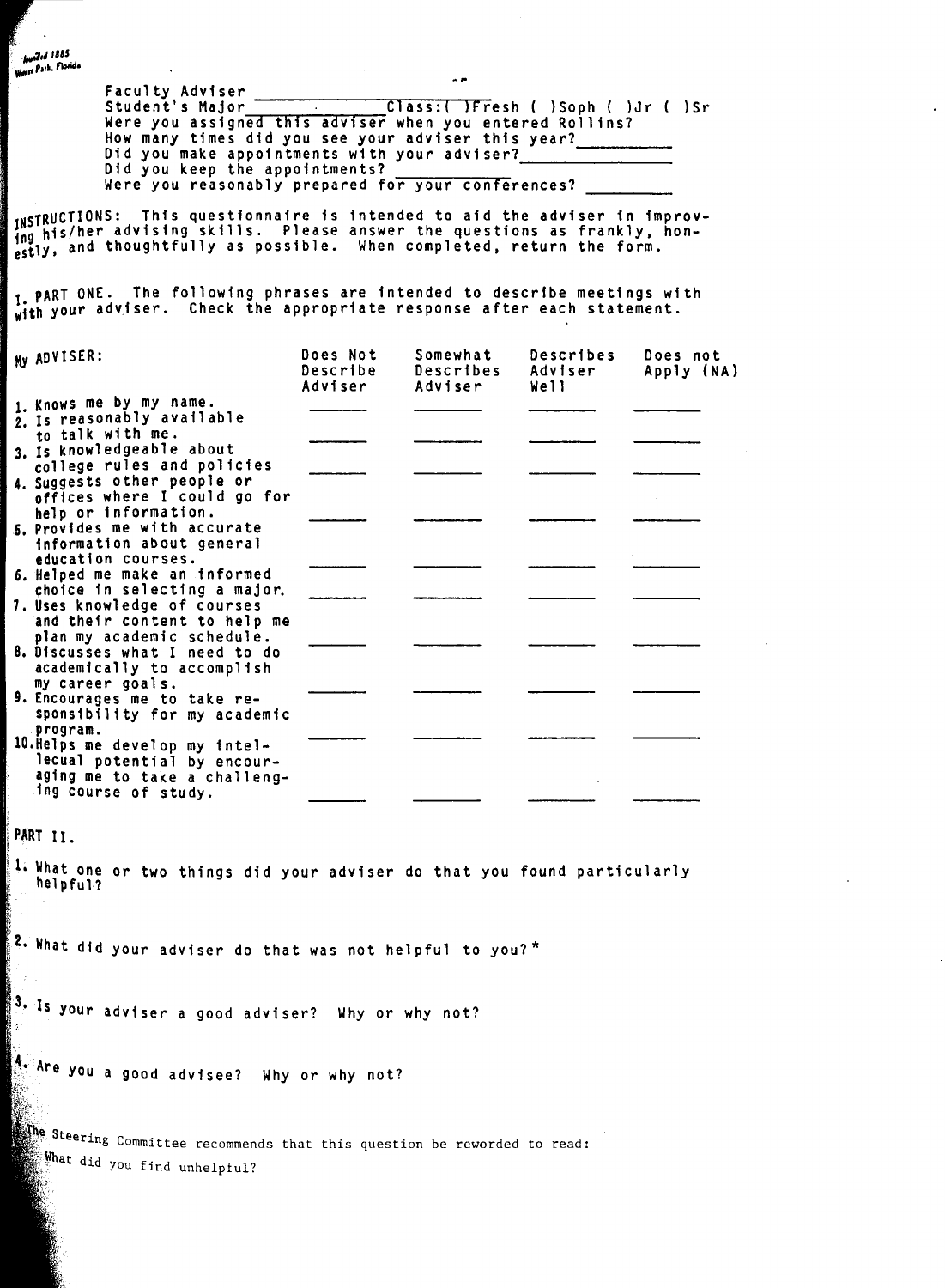ATTACHMENT VI

The Curriculum Committee recommends the following guidelines for use of the adviser evaluation form:

- l. The form will be used once each year in the spring term, immediately following registration.
- 2. Use of the form will start in the second year of each faculty member's appointment.
- 3. The registrar's office will distribute and collect the forms and send them immediately to the faculty.
- 4. Faculty members will store the forms.
- S. The purpose of these forms is to improve advising by providing information to advisers. If they wish, faculty members may submit the forms for evaluation purposes.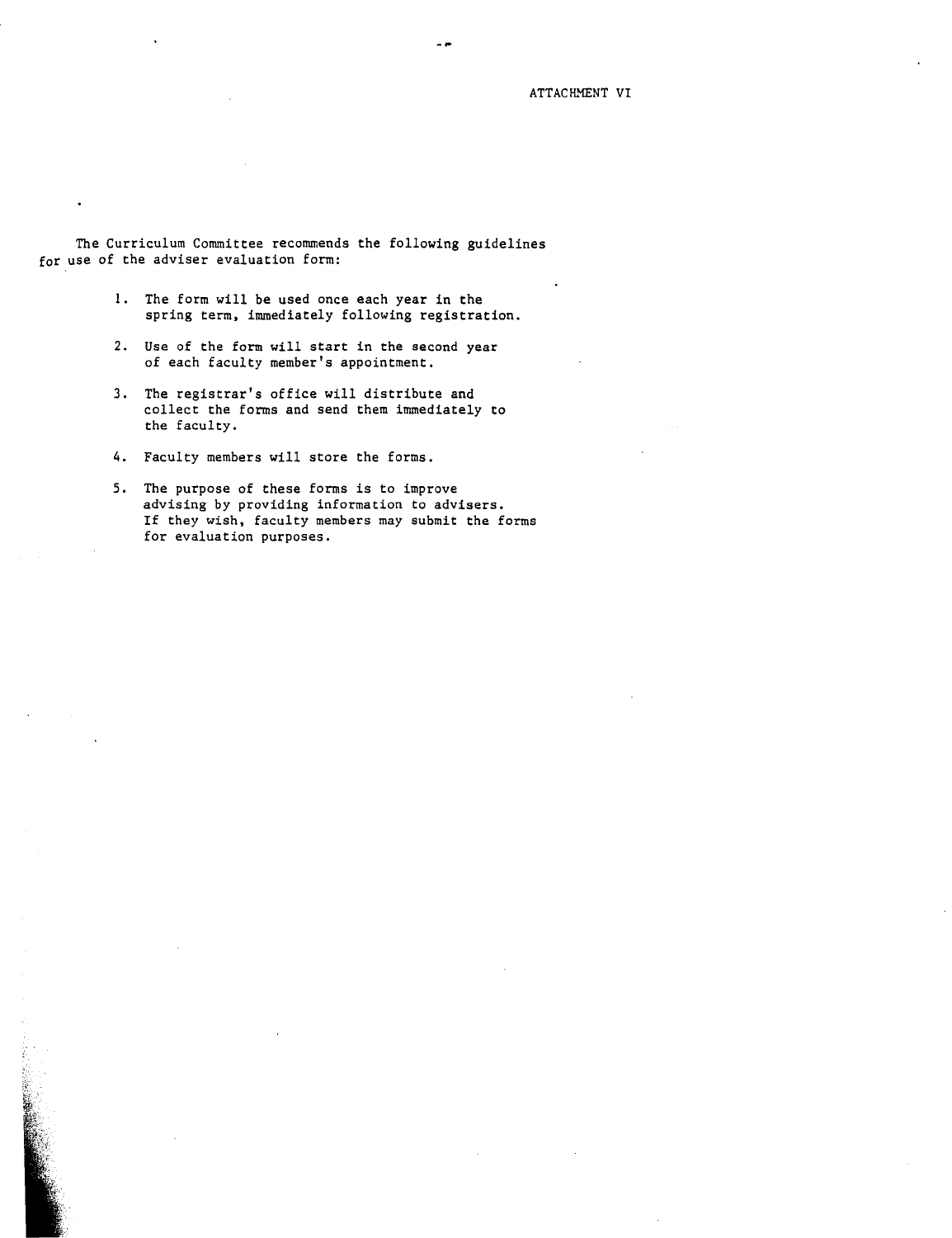ATTACHMENT VII

- WHEREAS the Rollins men's basketball team achieved new heights<br>this season: logging victories in the frozen north over two Division I adversaries; eking out a spinetingling<br>upset of Tampa, then the nation's consensus powerhouse; and, best of all, notching the first victory over UCF in Jack Lane's memory; and
- WHEREAS the Rollins women's basketball team achieved new heights this season: rallying around new leadership; defeating the dreaded Tampa again and again and, yes, again; and, best of all, earning a lofty second-place finish in their conference; and

WHEREAS both teams reached the magical mark of TWENTY victories;

ġ,

THEREFORE, be ft resolved that the faculty expresses to the men's and women's basketball teams our appreciation, congratulations, and high fives all around.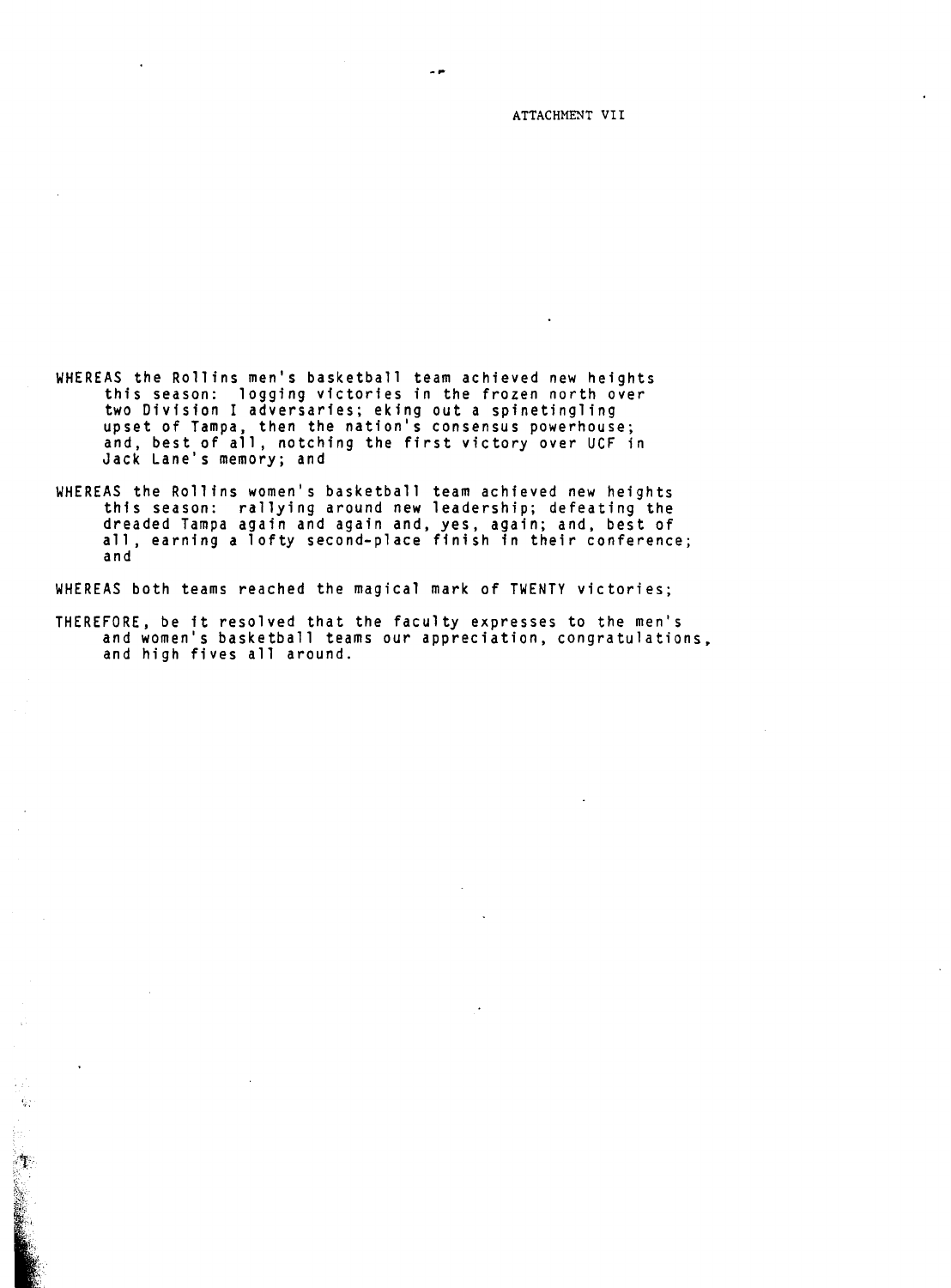### Meeting of the Faculty of the College Minutes -- March *25,* 1987

Attendance: Barry Allen, Alexander Boguslawski, Edward Borsoi, Barbara Carson, Edward Cohen, Doug Oiild, Thomas Cook, Joan Davison, Nancy Decker, Hoyt Edge, Charles Edmondson, David Erdmann, Rick Foglesong, Lynda Glennon Laura Greyson, Wayne Hales, John Heath, William Hepburn, Roy Kerr, Gordon Howell, Harry Kypraios, Thomas Lairson, Patricia Lancaster, Jack Lane, Carol Lauer, Robert Lemon, Barry Levis, Richard Lima, Fidel Lopez-Criado, Donald Mansfield, John McCall, Ruth Mesavage, Robert Miller, S.J. Nassif, Steve Neilson, Alan Nordstrom, Maurice O'Sullivan, Karl Peters, Steve Phelan, Patrick Polley, Dave Richard, Maria Ruiz, John Ross, Robert Smither, Marilyn Stewart, Larry Van Sickle, Joseph Siry, James Small, Joan Straumanis, Bob Thompson, Bari Watkins, Arnold Wettstein, and Gary Williams.

The meeting was called to order at 3:40 p.m.

The minutes were approved as distributed.

Dean Erdmann gave a brief report on the "best admission year ever." There have been 2,475 applicants this year, as opposed to 1,975 last year. At this time SAT scores are 18 points higher over last year for "accepts". Combined SAT scores are 1083 - 40 points higher than last year and *67* points higher than *2*  years ago! Minority applications are up from 100 ('85), 124 ('86), to 146 in 1987. Minority accepts are 87, 84, *85* respectively. Hoyt Edge mentioned that almost 20% of those accepted to the honors program are minority students.

Jack Lane presented the proposed by law change for SCE governance. The motion to adopt the change carried unanimously.

Pat Polley presented the proposed by law change for contract lengths. The faculty approved the change unanimously.

Jim Small presented the Steering Coumittee's proposed course of action for Business Studies. It was moved and seconded that the proposal be adopted. Bill Hepburn moved to amend the motion so that all Business Studies faculty be members of the proposed task force. The amendment failed. Hoyt Edge moved to amend the proposal to add "proposed" so that the proposal would read "proposed. new curriculum" and that "The task force include adequate representation from the Business Studies Department." The amendment passed.

John McCall moved to amend part "c" to insure that the Steering Committee meet with Business Studies to help deterime whether the department can govern itself. The amendment failed. The motion to accept the proposal carried unanimously. (see attached)

The faculty next considered the nominees for committee vacancies as<br><sup>presented</sup> by the Steering Committee. The nominees were all accepted Unanimous 1 *y.*  next considered the nominees for committee vacancies as

Pat Polly presented the proposal for the salary increment for next year. The motion to adopt the proposal carried.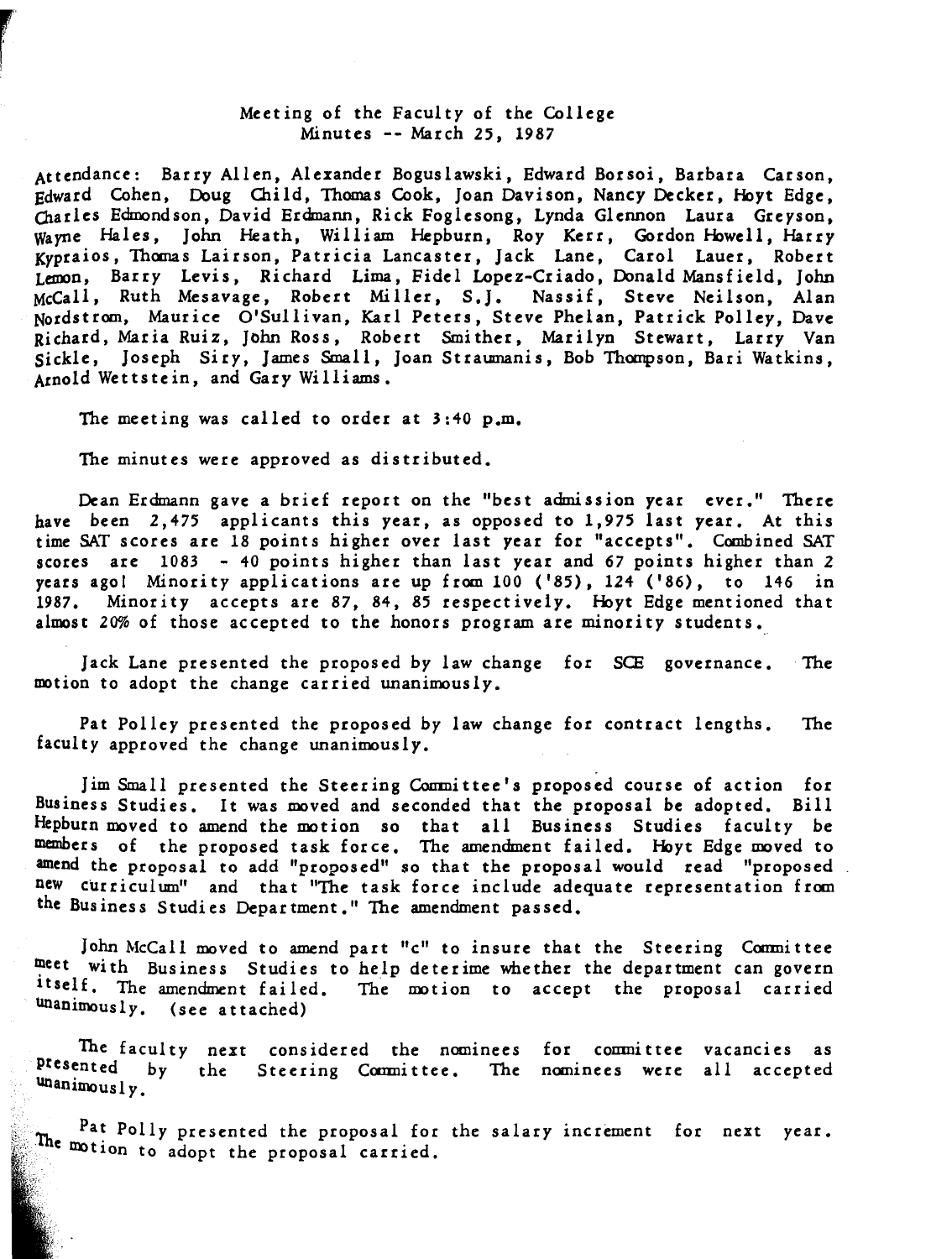Professor O'Sullivan then proposed the adoption of the adviser evaluation form with Steering's recoomendations and guidelines. The Provost recomnended that the form indicate that it be returned to the registrar. This was accepted by Professor O'Sullivan. The motion carried.

Professor Kerr presented a resolution coomending the men's and women's basketball teams for the excellent performance in both athletic and academic performance. The resolution was passed unanimously.

Dean Miller reported that the College has received \$150,000 from NEH. He and the faculty thanked Barry Levis & Pam Wuichet for their efforts.

The meeting was adjourned at 5:03 p.m.